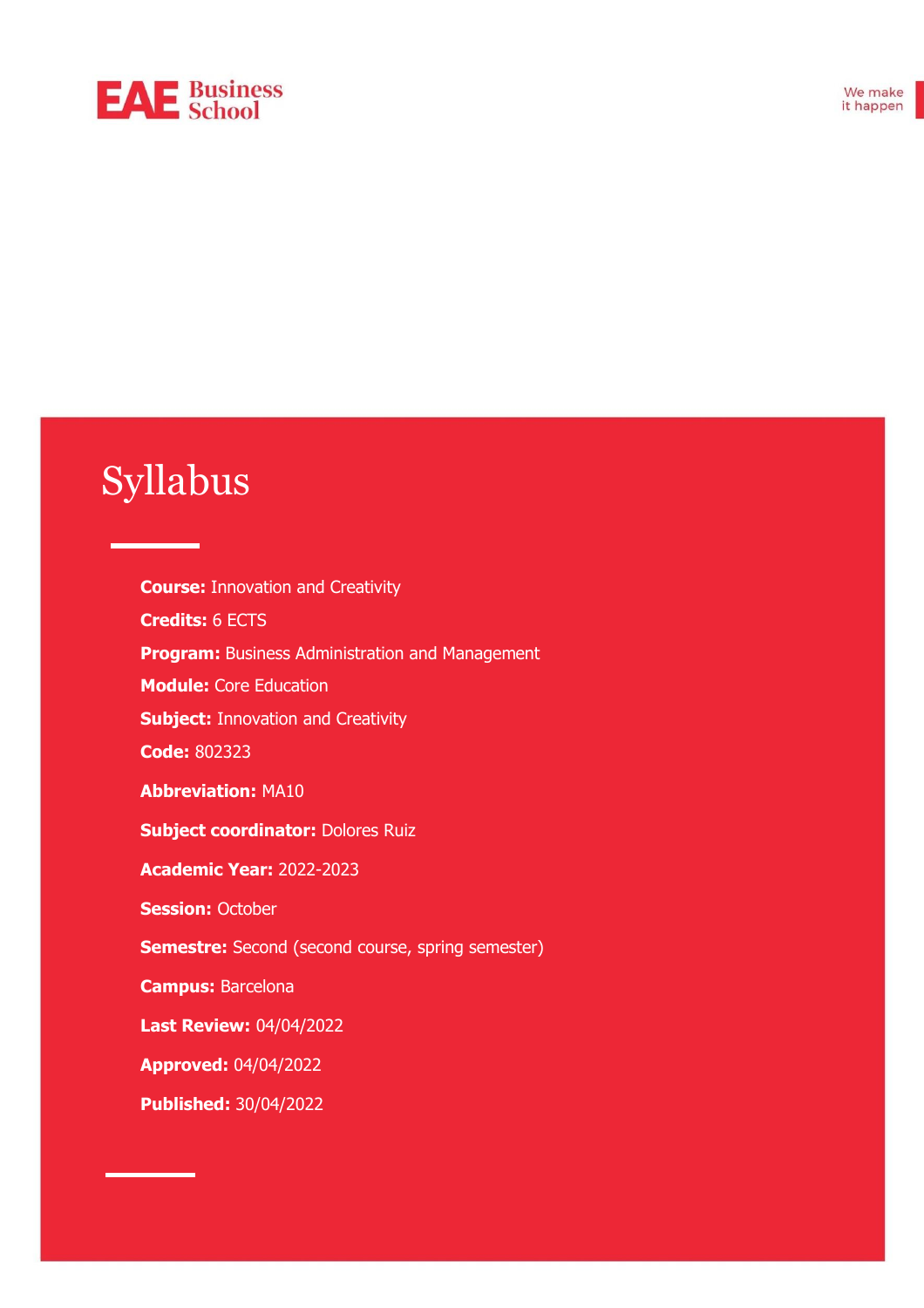

Syllabus<br>Innovation and Creativity

# <span id="page-1-0"></span>oo Table of Contents

| 01.1      |  |  |  |
|-----------|--|--|--|
|           |  |  |  |
|           |  |  |  |
| 02.2      |  |  |  |
|           |  |  |  |
|           |  |  |  |
|           |  |  |  |
|           |  |  |  |
|           |  |  |  |
|           |  |  |  |
|           |  |  |  |
| <b>OQ</b> |  |  |  |
| 10        |  |  |  |
|           |  |  |  |
|           |  |  |  |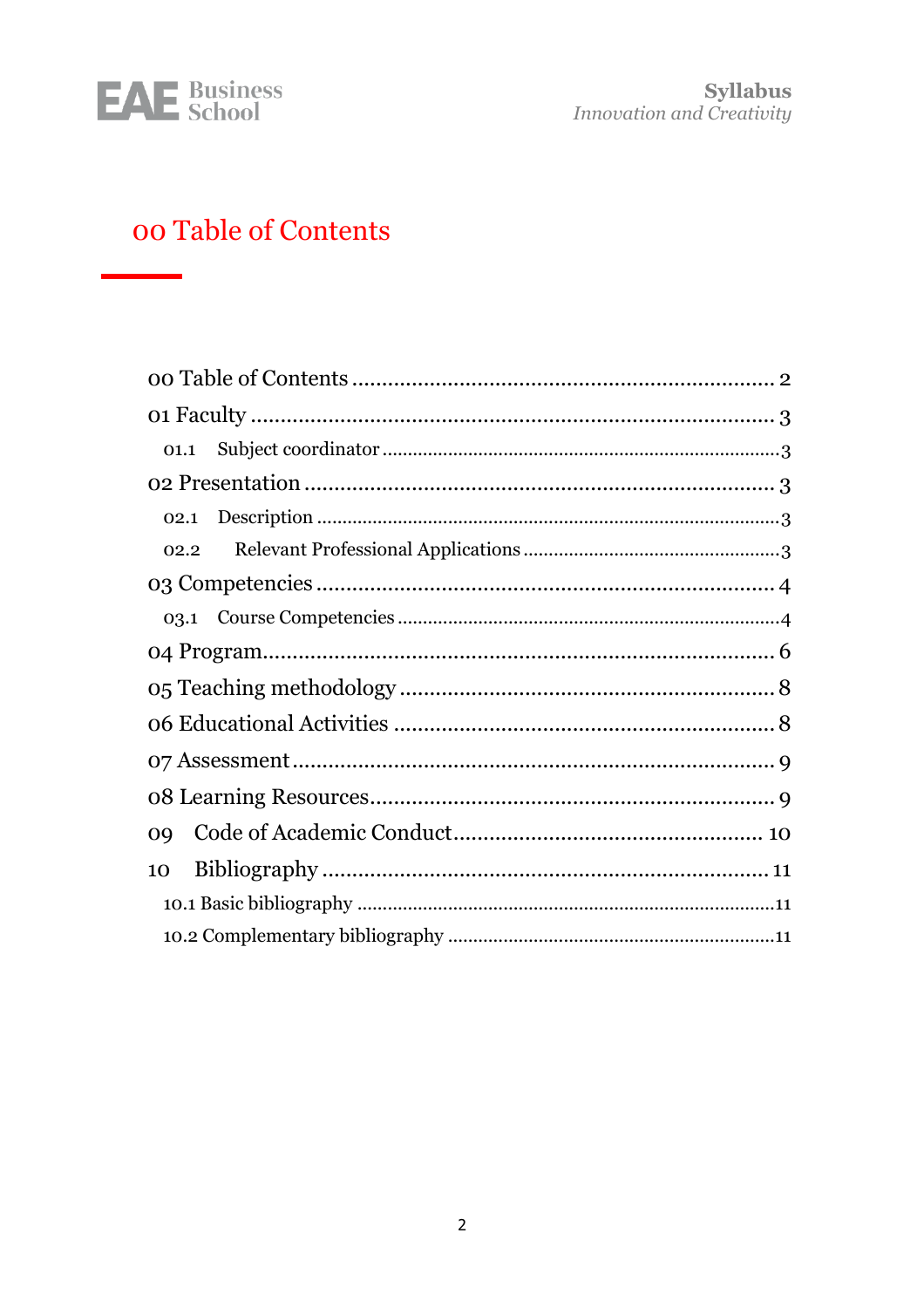

**Syllabus** *Innovation and Creativity*

## <span id="page-2-0"></span>01 Faculty

<span id="page-2-1"></span>01.1 Subject coordinator

**Dolores Ruiz, PhD** (druizl@eae.es)

### <span id="page-2-2"></span>02 Presentation

<span id="page-2-3"></span>02.1 Description

Having a vision of who you are and what you want is key to success in life. We must understand what kind of leaders we are and/or are capable of being, how to work in a team, how to communicate our ideas in a multicultural environment and what ethical practices and values to consider when making decisions.

Soft Skills are as important as technical skills and that is the reason behind the "Professional Development" course is intended to understand models, methods and tools that can be implemented in a company to take advantage of intellectual capital. The objective of the program is to raise awareness and determine that students begin to develop the soft skills necessary to lead people and teams, and also to lead successfully throughout their career.

### <span id="page-2-4"></span>02.2 Relevant Professional Applications

The set of learning received by the student is key to the performance of leadership and people management.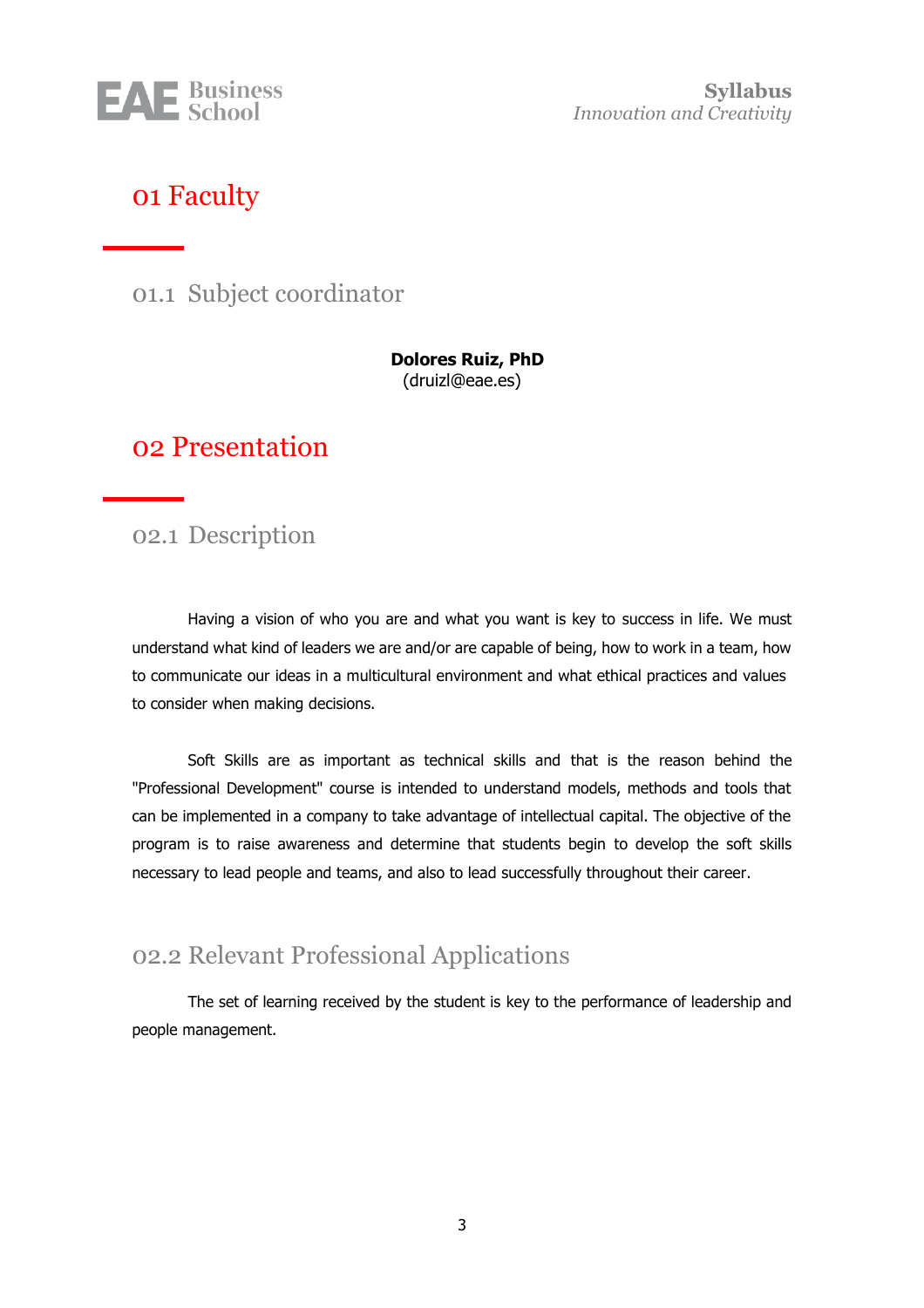

## <span id="page-3-0"></span>03 Competencies

### <span id="page-3-1"></span>03.1 Course Competencies

#### Basic Competencies

- **CB02 -** Students know how to apply their knowledge to their work or vocation in a professional way. They possess the competencies that are usually demonstrated through the elaboration and defense of arguments and the resolution of problems within their area of study.
- **CB04 -** Students can transmit information, ideas, problems and solutions to a specialized and non-specialized public.
- **CB05 -** Students have developed those learning skills necessary to undertake further studies with a high degree of autonomy.

#### Specific Competencies

- **CEDPR01 -** Know how to communicate correctly with an adequate, clear and wellconstructed discourse, both in content and form, in each situation and context.
- **CEDPR02 -** Develop written communication skills in Business Administration and Management.
- **CEDPR03 -** Being able to achieve a goal through an organized collective task, with roles and responsibilities distributed among the different members.
- **CEDPR04 -** Acquire autonomy and commitment to learn and be able to assess whether the information obtained is reliable or relevant. In addition, to identify if the approach is adequate to solve a problem in relation to the knowledge that is intended to be obtained.
- **CEDPR05 -** Being able to take actions for oneself in new and unforeseen situations, in order to improve processes and results.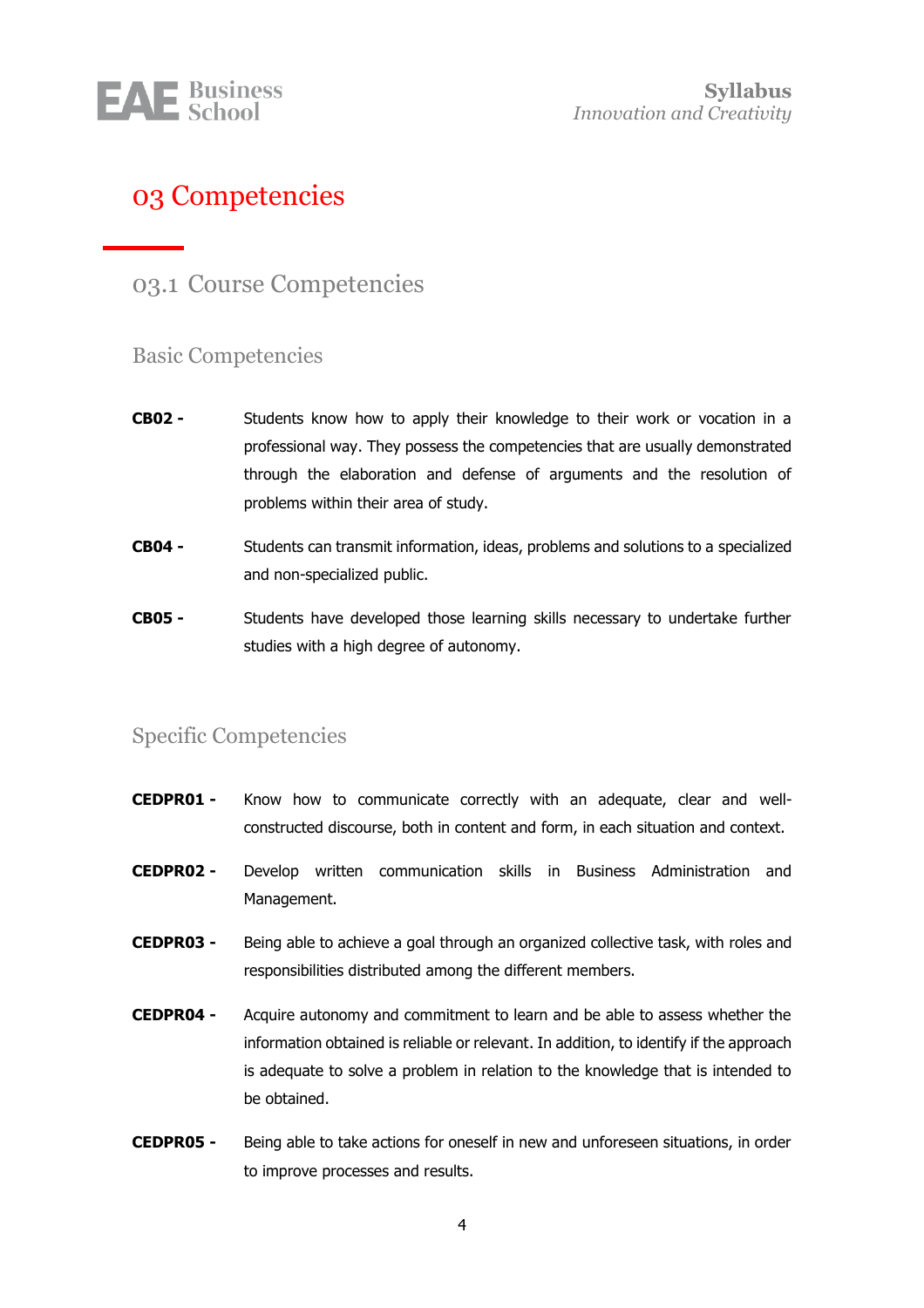

- **CEDPR06 -** Set own goals and objectives to exceed established standards.
- **CEDPR07 -** Define objectives, develop strategies and plan tasks and schedules to achieve the objectives.
- **CEDPR08 -** Being able to actively listen, understand and recognize the thoughts, feelings and concerns of others.
- **CEDPR09 -** Develop an adaptation to changes and different situations, people or groups, enriching themselves with diversity.
- **CEDPR10 -** Being able to influence, direct and develop others through appropriate actions and behaviors, with involvement and management towards continuous improvement

#### General Competencies

- **CG02 -** Communicating orally and in writing with others about learning outcomes, thinking development and decision making; participating in debates on topics of the specialty itself.
- **CG03 -** Being able to work as a member of an interdisciplinary team either as a member, or as performing tasks of management and development of people in order to contribute to developing projects with pragmatism and sense of responsibility, assuming commitments considering resources available.
- **CG04 -** Managing the acquisition, structuring, analysis and visualization of data and information in the field of specialty and critically assess the results of this management.
- **CG05 -** Detecting limitations and lack of knowledge and own competences and overcome them through critical reflection and the choice of the best performance to expand them.
- **CG06 -** Identifying obstacles and opportunities problems. Know how to propose improvements and find new strategies or solutions, planning and organizing tasks to achieve the objectives within the established deadlines. Committing to quality work, through effort, perseverance and desire for personal and professional growth.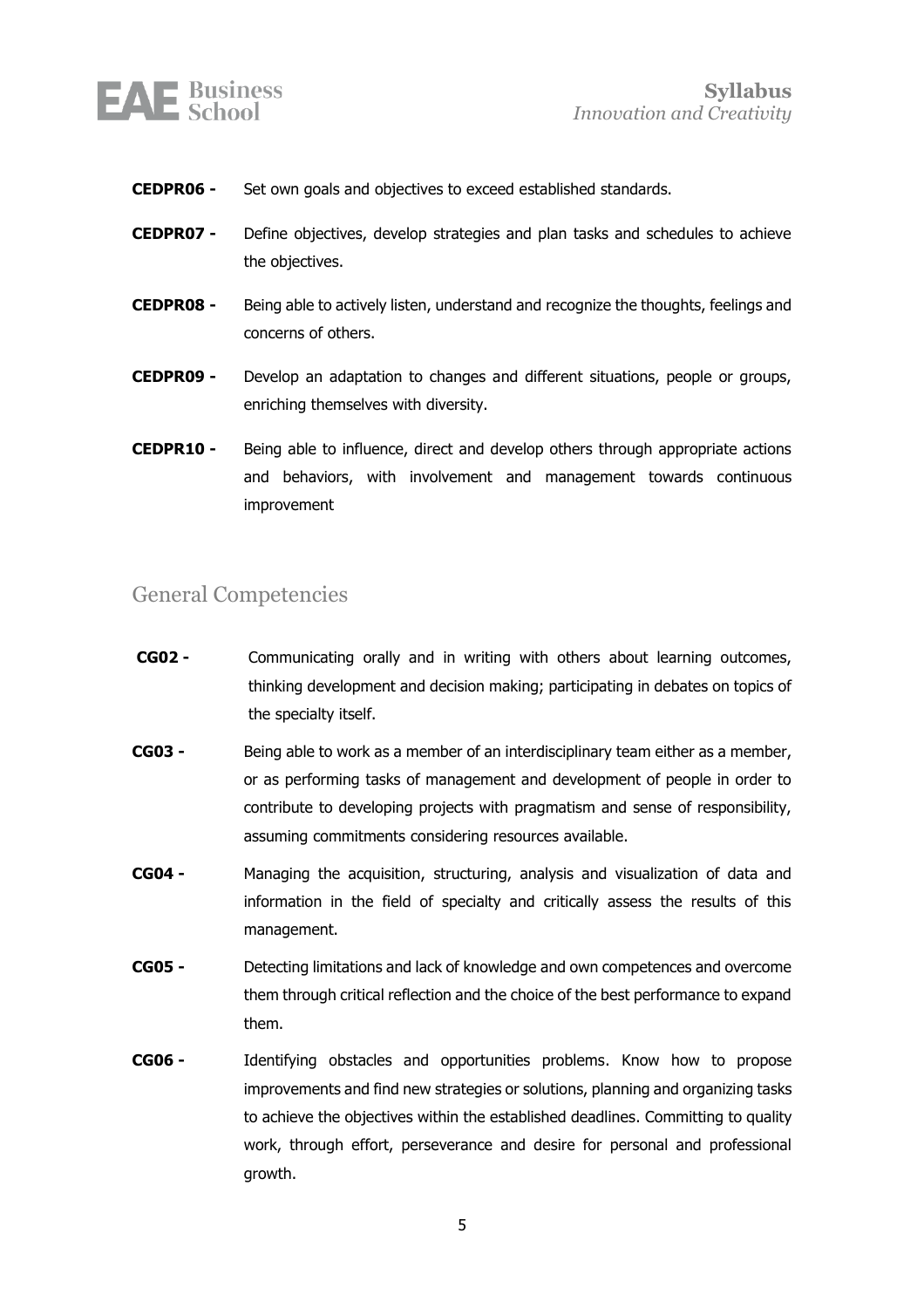

**CG07 -** Being able to perceive and understand the social situations of the people around them. Showing flexibility and adaptability to new challenges and professional demands in order to achieve efficiency in managing change and in the development of interpersonal skills

#### Transversal competencies

- **CT03 –** Managing talent and innovation.
- **CT04 -** Integrating into any functional area of the company and / or organization and perform professionally any assigned management work.

## <span id="page-5-0"></span>04 Program

#### **INTERPERSONAL COMMUNICATION**

- 1. Elements of communication
- 2. Fundamentals of interpersonal communication
- 3. Perception and communication
- 4. Cultural differences in communication
- 5. Active listening
- 6. Conflict management

#### **ORAL COMMUNICATION**

- 1. Nonverbal communication
- 2. Body contact and personal space
- 3. Public speaking (the first impression, personal appearance, audience management, PowerPoint and audio-visual support, anxiety- and fear-reduction techniques for public speaking)
- 4. Assertive communication (techniques to be more assertive, verbal and non-verbal components, give and receive feedback)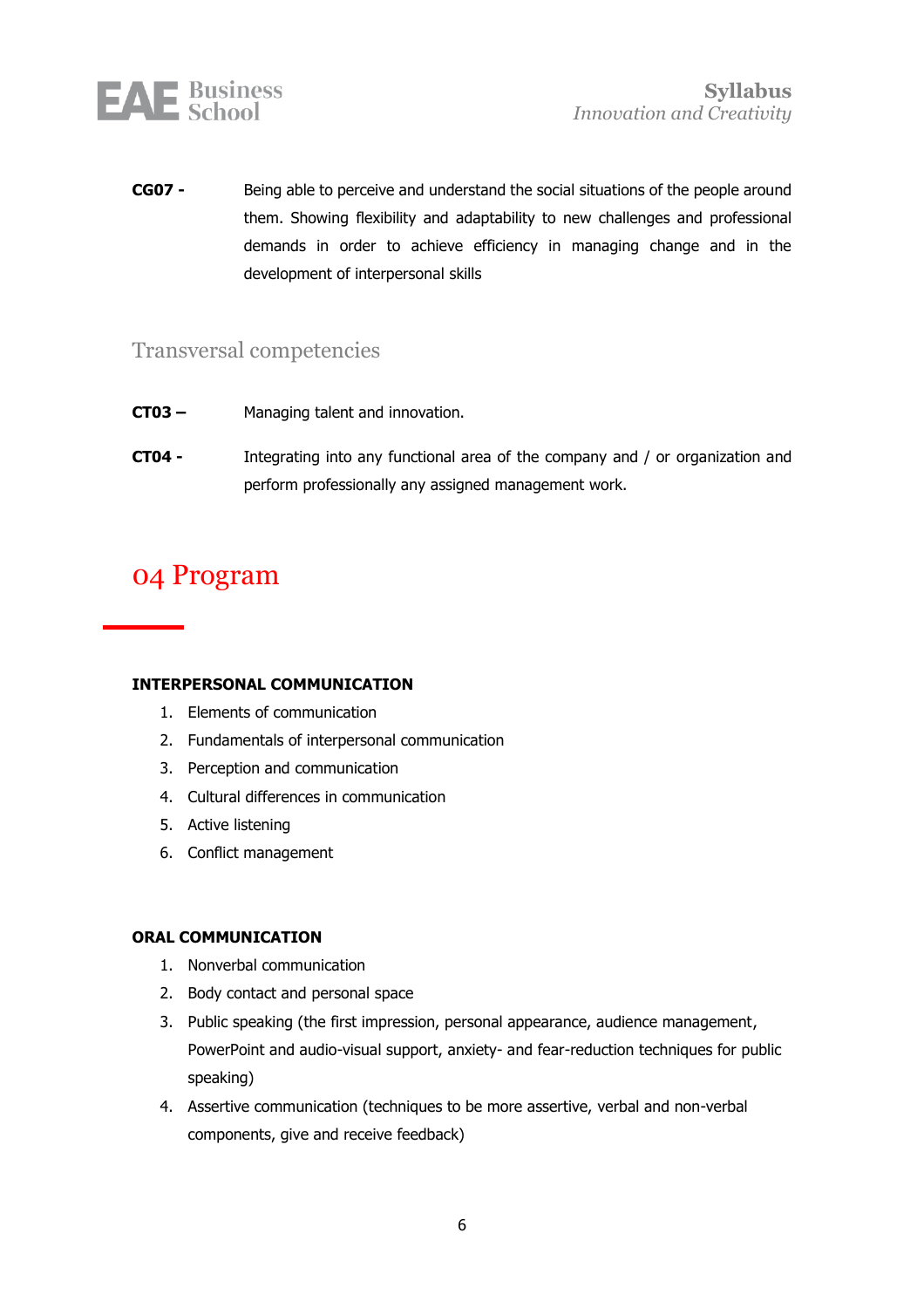

#### **WRITTEN COMMUNICATION**

- 1. Written expression
- 2. Writing process
- 3. Professional texts (business language, emails, reports, meeting minutes, blogs, websites)
- 4. CV and cover letter
- 5. Application of Corporate Social Responsibility in the business management to ensure a better sustainable community and continuity in the awareness of its importance.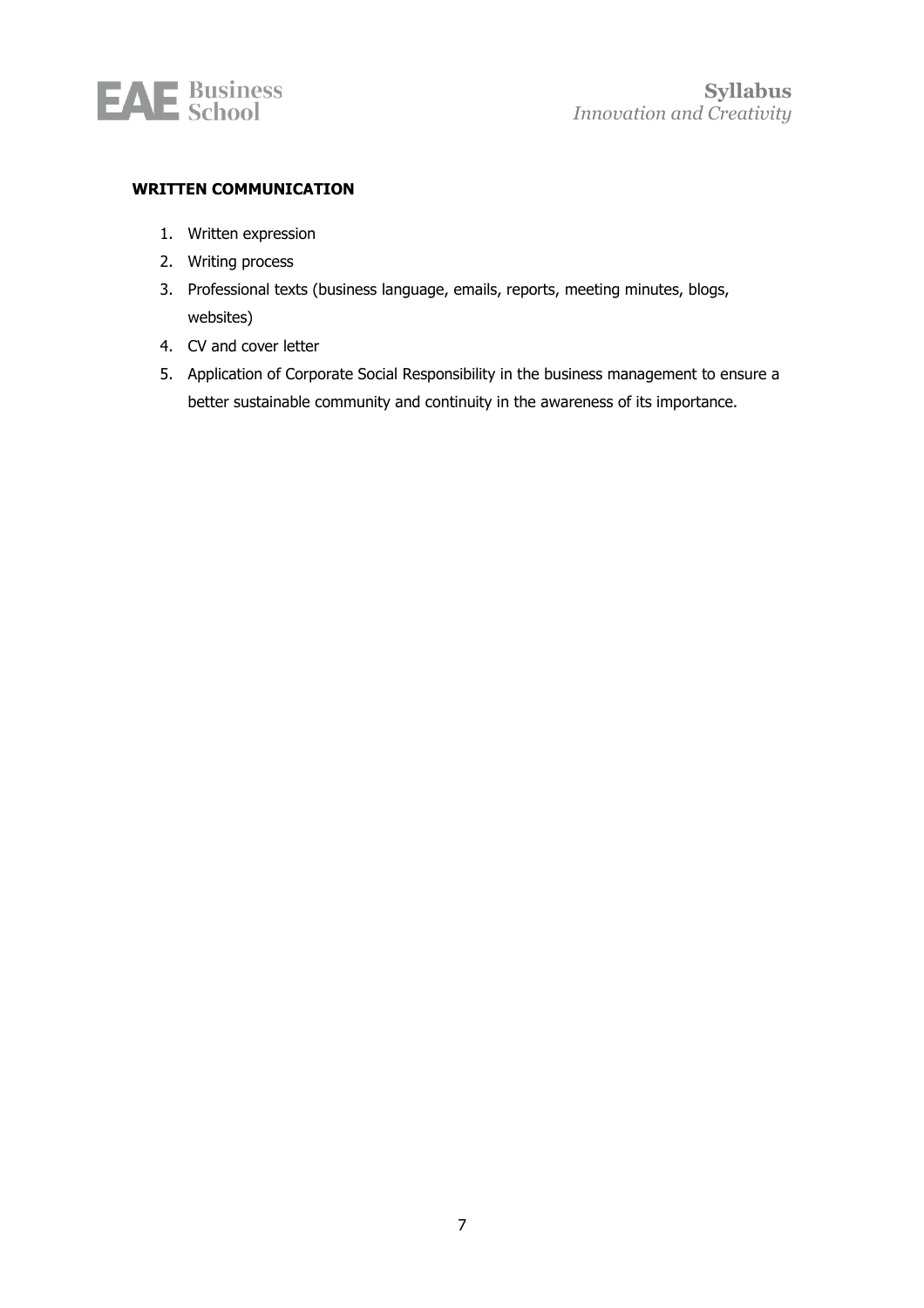

# <span id="page-7-0"></span>05 Teaching methodology

Considering the student's profile, the teaching model is articulated around different types of methodologies:

- **ME1**. Participatory Exhibition Class
- **ME2**. Co-operative work
- **ME3**. Autonomous work
- **ME4**. Problem-based learning
- **ME7**. Assessment

## <span id="page-7-1"></span>06 Educational Activities

Considering the competencies of the subject and based on the proposed teaching methodologies, the following training activities are scheduled:

| <b>Evaluation Activities</b>                                                    | <b>Hours</b> | <b>Classroom</b><br><b>Teaching Tiem</b> |
|---------------------------------------------------------------------------------|--------------|------------------------------------------|
| AF1. Contents presentation with student participation                           | 24           | 100%                                     |
| AF2. Problem solving, exercises and case studies with<br>student participation. | 24           | 100%                                     |
| AF4. Study and preparation of teaching units                                    | 46           | $0\%$                                    |
| <b>AF5.</b> Performance of exercises and case studies                           | 25           | $0\%$                                    |
| <b>AF6.</b> Problem solving                                                     | 25           | $0\%$                                    |
| <b>AF13.</b> Written/oral evaluations                                           | 6            | 100%                                     |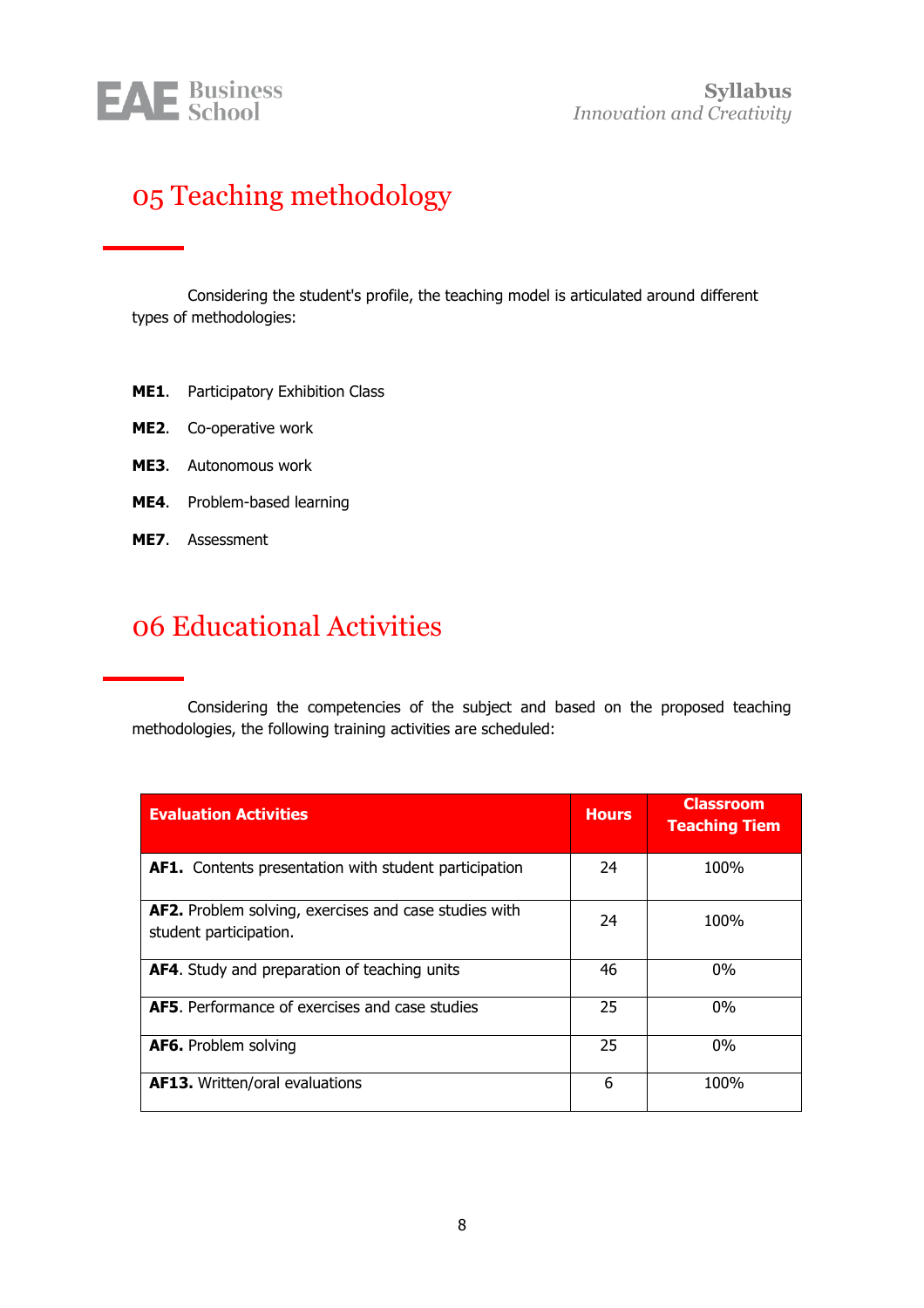

**Syllabus** *Innovation and Creativity*

## <span id="page-8-0"></span>07 Assessment

| <b>Evaluation Items</b><br>$0.6$ · EV1 + 0.2 · EV2 + 0.2 · EV3                            | <b>Specific assessed</b><br>competencies                                                                                  | <b>Weight</b>   |
|-------------------------------------------------------------------------------------------|---------------------------------------------------------------------------------------------------------------------------|-----------------|
| EV1. Final written exam of all subject matter                                             | CB02, CB04, CB05,<br>CEDPR01, CEDPR02,<br>CEDPR03, CEDPR04,<br>CEDPR05, CEDPR06,<br>CEDPR07, CEDPR08,<br>CEDPR09, CEDPR10 | 40%             |
| EV2. Control or midterm written test                                                      | CG02, CG03, CG04,<br>CG05, CG06, CG07                                                                                     | 20 <sub>%</sub> |
| EV3. Exercises, problems, reports development,<br>assignments<br>- Exercises and problems | CT03, CT04, CG02,<br>CG03, CG04, CG05,<br>CG06, CG07                                                                      | 40%             |

"The maximum grade that students will be able to obtain in the revaluation tests [...] shall be 5,0. In addition, "the grade of the revaluation tests shall in any case constitute the final grade of the subject". Thus, **only students who, having completed the midterm exam, the final exam and having carried out 100% of the continuous evaluation activities of the subject**, and have suspended (final grade of the subject below 5) will be entitled to the revaluation examination.

## <span id="page-8-1"></span>08 Learning Resources

| <b>Topics</b> | <b>Resources</b>                       | <b>Type</b>          |
|---------------|----------------------------------------|----------------------|
| <b>Topic</b>  | Transparencies, notes and<br>exercises | Class and Blackboard |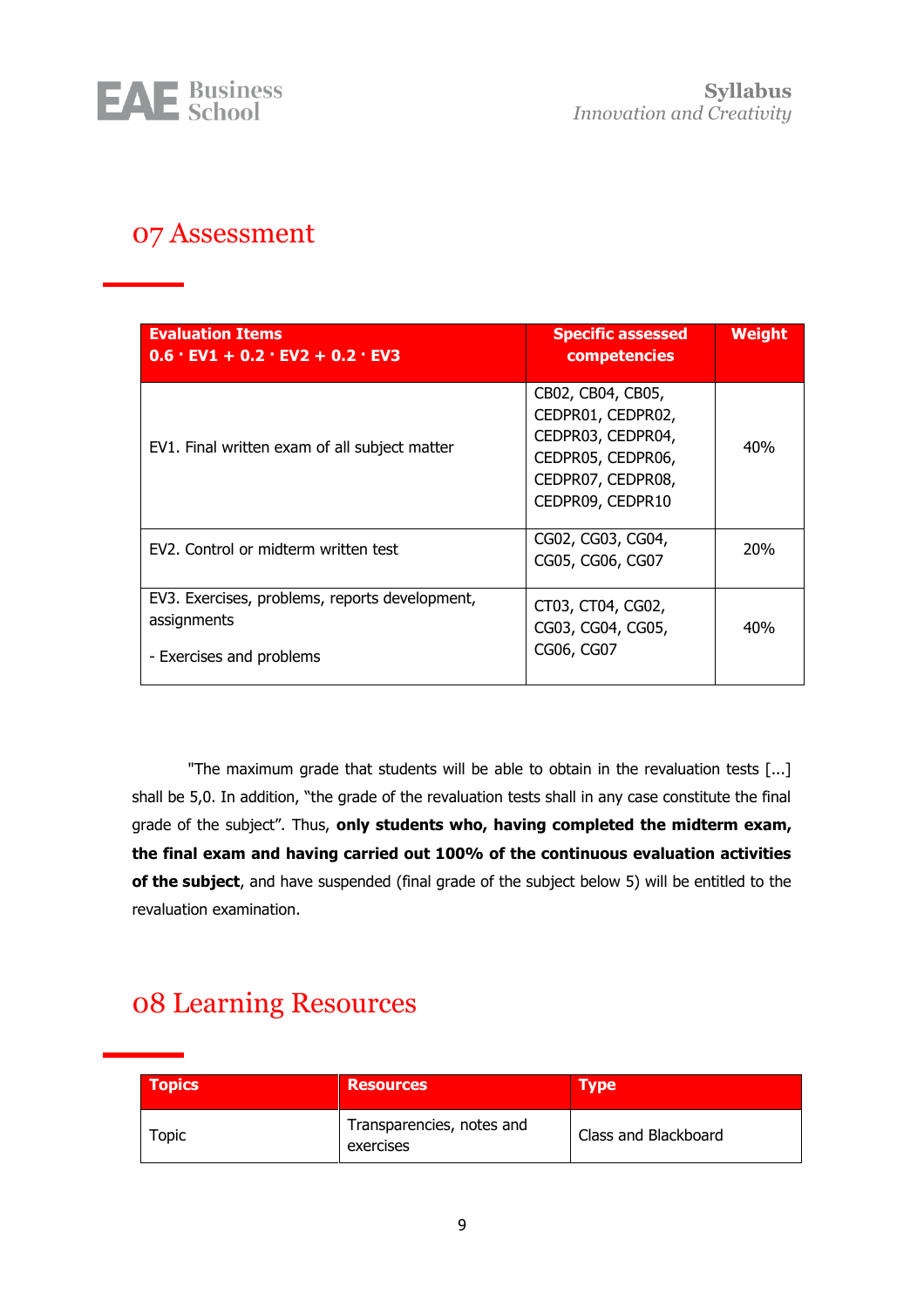# **EAE** Business

# <span id="page-9-0"></span>09 Code of Academic Conduct

Plagiarism is a fraudulent activity whose commission can lead to serious sanctions, both academic and legal. Academic honesty is one of the pillars on which the educational commitment of the School is based, and the members of the teaching unit are specially sensitized and prepared to detect this type of actions. Given the difficulty that often involves the conceptualization of plagiarism, it has been considered convenient to clearly delineate its content and scope in these regulations and policies.

Plagiarism is understood as the appropriation of other people's works or works by making them happen as their own; that is, without proving its origin explicitly. Plagiarism may consist of the unauthorized total or partial copy of a third-party work, or the presentation of the copy as its own original work, supplanting the true author. Some examples of plagiarism are:

• Deliver a third-party job as if it were their own, regardless of whether the copy is total or partial.

• Paraphrase a text to translate it with other words but make small changes in the language to hide and without citing sources.

• Buy or get a job and present it as your own.

• To base on an idea or phrase from another to write a new work without citing the author of the work.

As provided for in art. 10 of the Student Code of Academic Conduct (EAE Barcelona or EAE Madrid), notwithstanding the academic sanctions resulting from its application, the Academic Committee shall promote the corresponding legal actions in the event that plagiarism could contravene the applicable regulations regarding intellectual property.